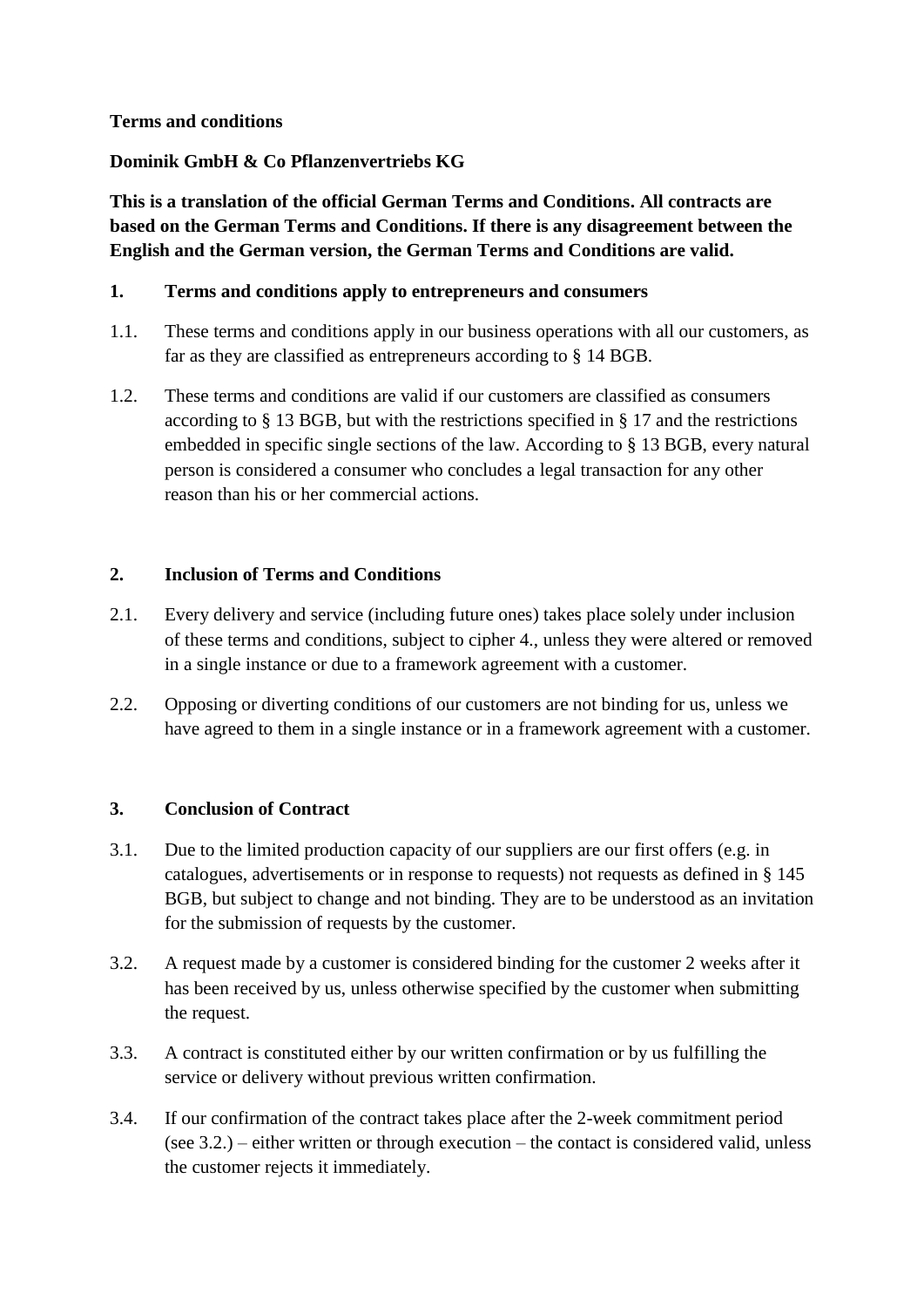3.5. We have the right in our order confirmation or, respectively, upon delivery without a previous order confirmation, to adjust types, volume and delivery dates to our actual delivery capacities. These adjustments are considered approved by the customer if the customer does not reject them in the period of 1 week after receiving the order confirmation or the delivery without order confirmation. This only applies if the adjustments can be considered as being reasonable when taking our customers interest into account and if we have pointed out the consequences of his silence to the customer.

## **4. Applicability of Terms and Conditions**

If a contract is established electronically through use of our internet services, the terms and conditions apply which can be found on our website. As far as the online available terms and conditions differ from our regular terms and conditions, only the online available terms and conditions apply. The German terms and Conditions that can be found on our website are valid as the last instance; in case of any disagreement between this translation and the German terms and conditions the German ones are binding.

## **5. Delivery/Delivery Date/Delivery Restrictions**

- 5.1. Agreed upon delivery dates refer to the dates on which our goods will be ready to be shipped by others or shipped by our company.
- 5.2. Our duty to delivery rests as long as our suppliers have not delivered the correct goods on time. This only applies if the delay in delivery can be considered reasonable by us or our supplier. Furthermore this only applies concerning our consumers, if and as far as we have established a congruent cover transaction and if our partner has held up his part of the bargain.
- 5.3. Resource or energy deficits, strikes, lockouts, traffic disruptions, governmental decrees or other official restrictions, operational malfunctions, all cases of force majeure and every other circumstance that cannot be accounted for by either us or our agents and that could not have been foreseen by us, free us for the period of their existence from our duty to deliver, as far as these circumstance impact our delivery capacity.
- 5.4. In the cases of cipher 5.2 and 5.3 we are allowed to withdraw from a contract without the obligation to pay damages, subject to cipher 14, if we are not able to fulfil the services, if they are considered unreasonable due to the impediments or if an end to the obstacles to our services is not in sight. This only applies if we or our agent are not the source for the impediments and if we have informed our customers immediately about the impediments named above. In case of withdrawal from the contract, we are obligated to reimburse provided considerations by our customers.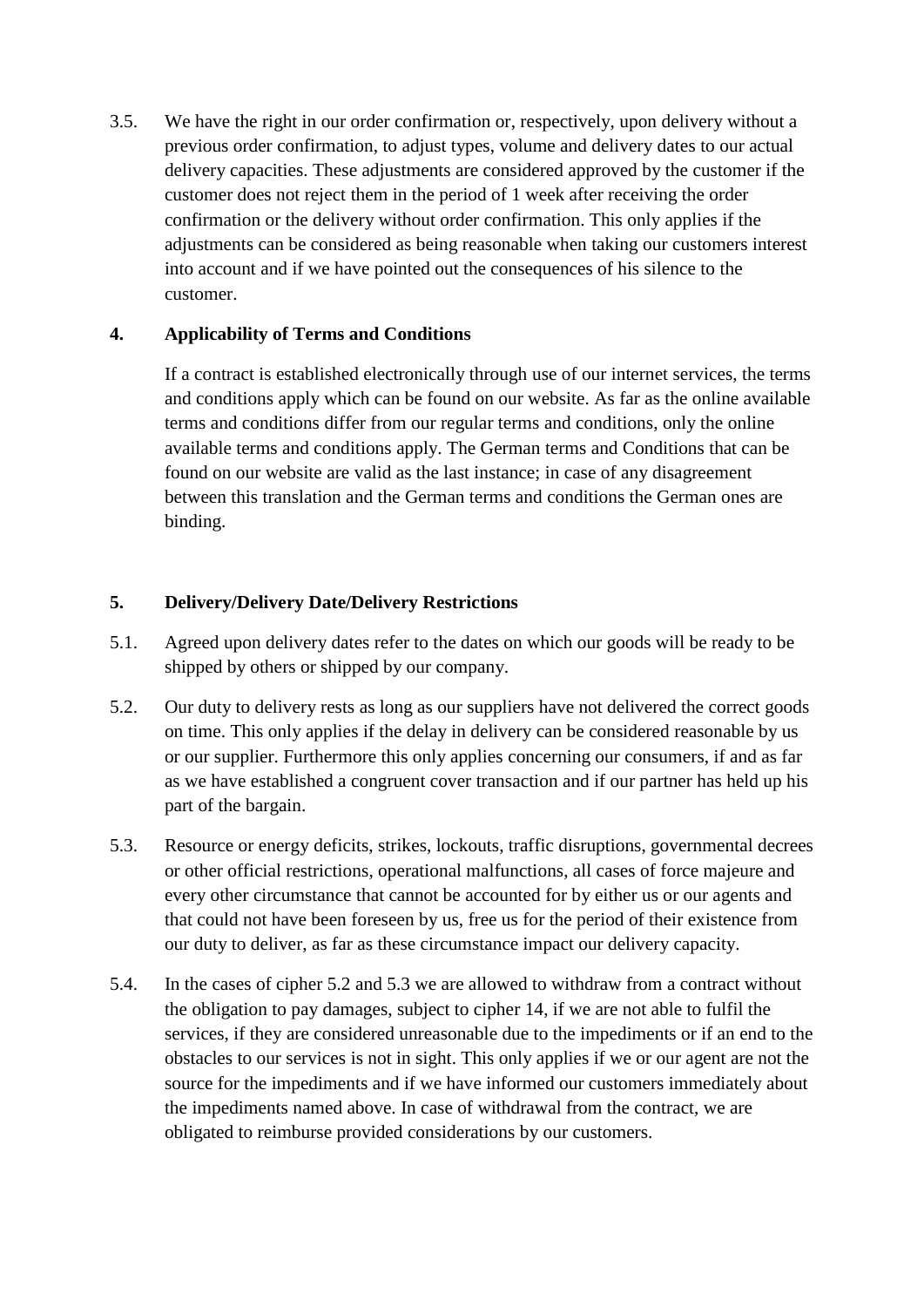## **6. Delivery, Duty to Examine, Requirement to give Notice**

- 6.1 We are allowed to deliver in partial delivery, if not agreed on otherwise. The customer is only allowed to refuse the acceptance of partial delivery if they do not pose an objective interest for him. The refusal of acceptance is to be declared written and the missing objective interest is to be justified at the time of the refusal of acceptance in the written document.
- 6.2 The client has to examine the goods immediately, depending on the size of the delivery possibly through a sufficient number of samples. If the goods are delivered to a third party according to the wishes of the customer, for instance the client of the customer, the customer has to ensure an immediate examination.
- 6.3 Possible obvious defects, shortfalls or wrong deliveries are to be reported immediately to us by the customer. The delivery personnel is not authorised to accept these reports. If the customer does not give notice immediately, them no rights can be based on obvious defects.
- 6.4. The requirement to give notice as detailed above does not apply if the customer is the end consumer.

### **7. Delivery modalities**

- 7.1. All prices are to be understood as from our facilities without shipping cost, unless other agreements exist. Shipping only takes place because of the customer's wishes and therefore all shipping costs are at the expense of the customer and may be charged accordingly by us.
- 7.2. The danger of the goods getting lost during shipment is carried by the customer as soon as the goods are given to the transporter. This applies, even if we pay for the delivery, deviant of cipher 7.1. This does not apply if the customer is the consumer.
- 7.3. Packaging can be returned to us in accordance with government regulations, as far as the customer sends them sorted to our facility in Hörstel at his own expense.
- 7.4. The customer will be charged for EUR-pallets, cc-containers and similar packaging for transportation. We will give a credit to the customer if he returns them to us undamaged. When calculating the price, we will use the regular one and it will be determined according to reasonable judgement.
- 7.5. Pallet trucks and racks on which our goods are delivered are and stay our property. If they remain at our customer due to his own wishes, he has to return them within a month on his own expense. If he fails to do so he will owe a usage fee totalling in the usual amount at the end of the one-month-period. The fee will be determined according to reasonable judgement.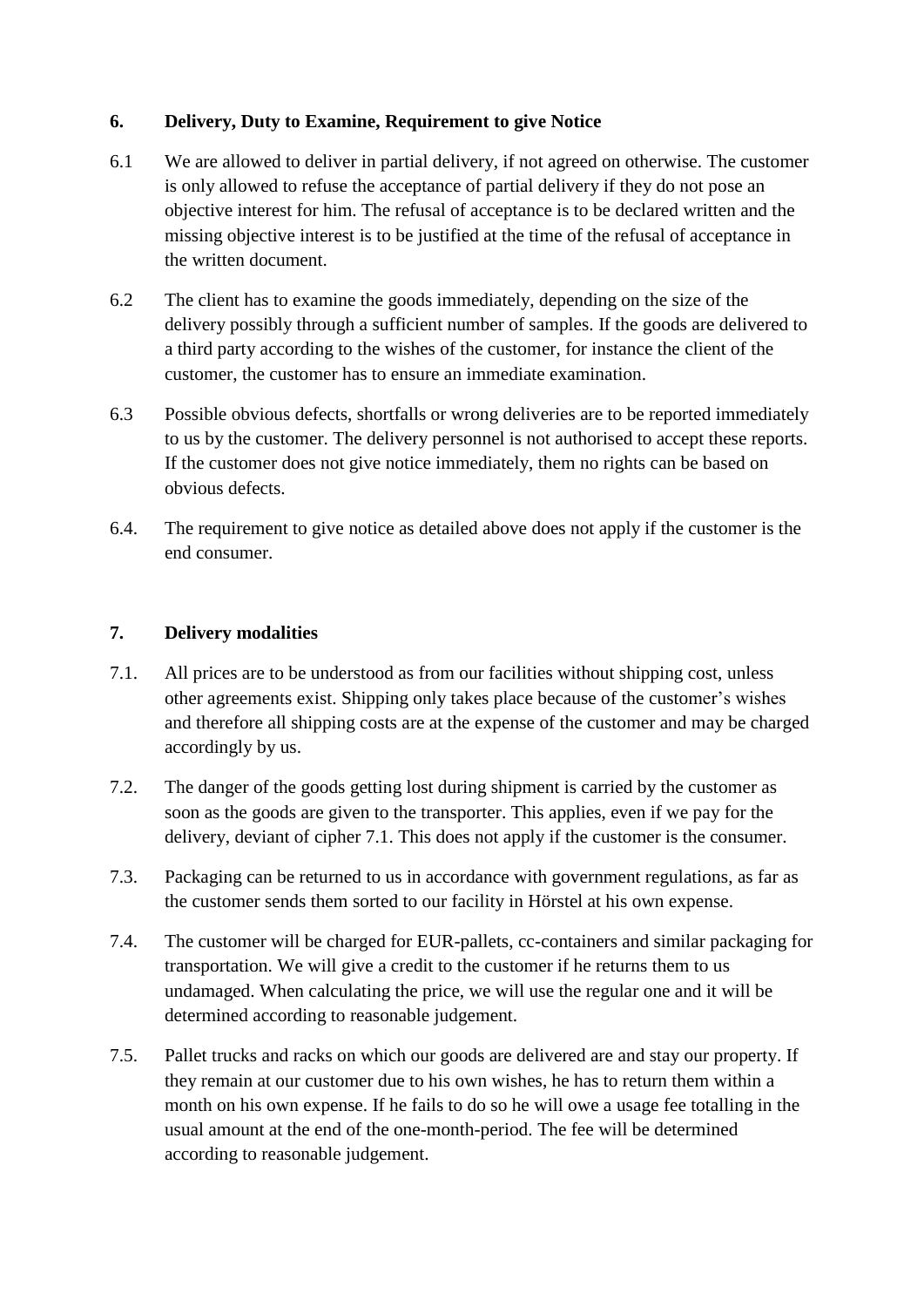7.6. If the customer collects the goods at one of our facilities or lets it be collected through an agent, the loading takes place through the customer. If we support the customer or his agent in the loading, this is to be seen as a courtesy. Only the customer or his agent is responsible for the load to be secured properly according to the government regulations.

### **8. Prices and Discounts**

- 8.1. Unless there a different agreement is in place, the prices are valid which can be found on the pricelist that is applicable at the point of the binding order.
- 8.2. All prices are to be understood as from our facilities, and without freight tax and turnover tax, unless there is another agreement in place.
- 8.3. Discounts need an explicit previous agreement to be valid.
- 8.4. Discounts do not come about because of discounts that have been given to the customer in the past. Discounts are to be negotiated for each contract anew. This does not apply if discounts are established in a framework agreement between the company and a customer.
- 8.5. Discounts do not come to be because of us not rejecting a not agreed upon deduction of the price by the customer.

### **9. Billing**

- 9.1. As far as partial delivery takes place as detailed in cipher 6.1.or in agreement with the customer, we are entitled to bill each partial delivery on its own. The billing is based on the individual prices. If this is not possible, for instance because of agreed upon package price, the billing of the partial delivery will be determined according to reasonable judgement.
- 9.3. Our bills are due immediately at our main facility.

#### **10. Turnover Tax**

If a change in in the turnover tax takes place after a contract is established, the turnover tax will be calculated according to current government regulations. This only applies to a contract with a customer if the delivery date set in the contract is at least four months after the conclusion of the contract.

### **11. Method of payment, Billing, Delay in Payment**

11.1 Payment is on principle due to one of our bank accounts.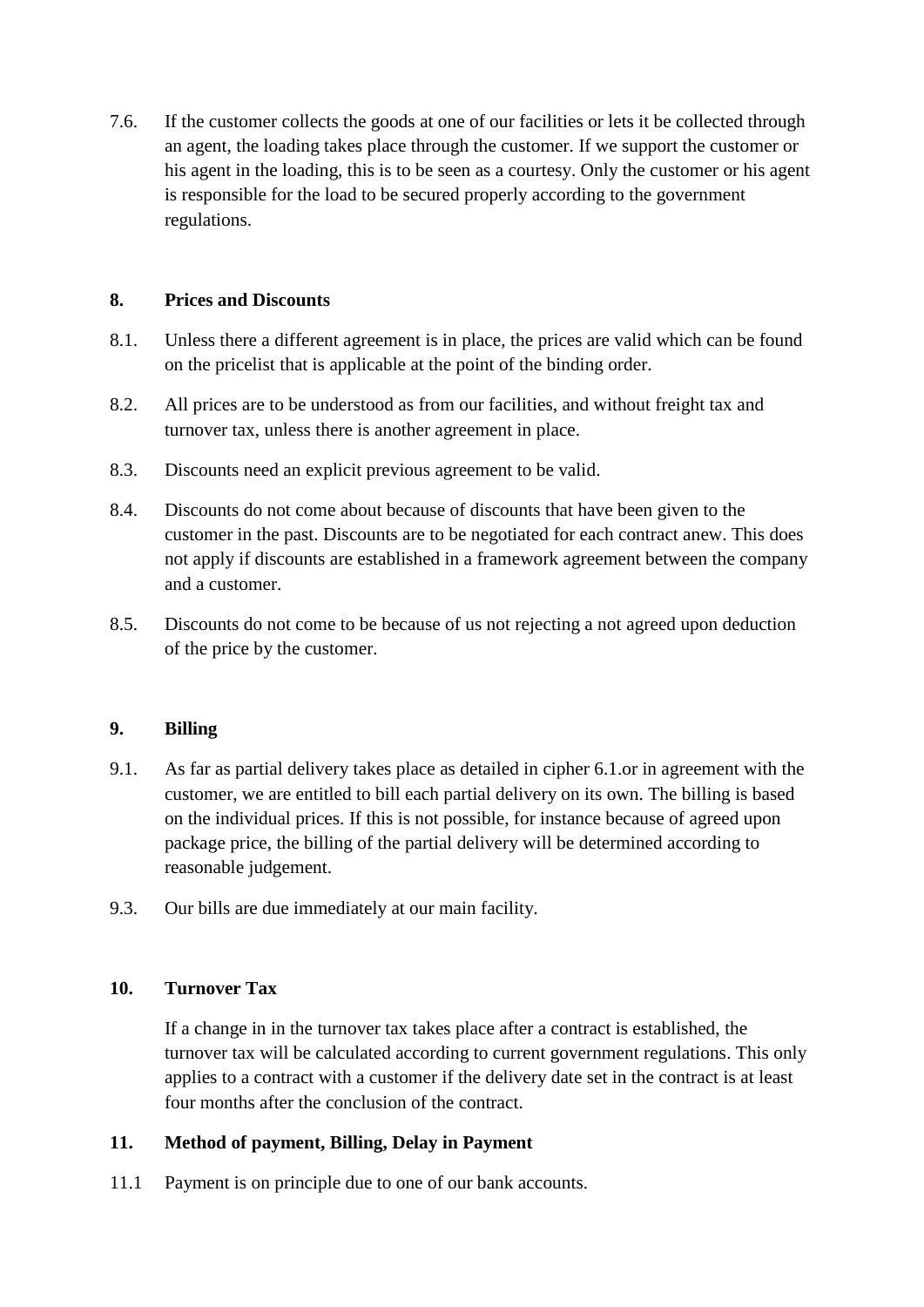- 11.2 Our employees, except our managing director, our chief clerks and our sales staff, are not allowed to take payment with liberating effect, unless it has been explicitly agreed upon for a single case or one of the people involved has been written authorisation from us. This does not apply in the case of cash on delivery.
- 11.3. Payments of the customers will always be applied to the oldest open bill or debt, unless a payment has an explicit offsetting determination or another agreement in a single case. The billing is affected first on possible costs, then on possible interest and lastly on the main claim; insofar a different payment determination by the customer is irrelevant.
- 11.4. If we accept cheques, this only happens as conditional payment. The payment counts as valid, if and when the amount has been credited to our account irrevocably. Possible banking fees and other costs, in particular in case of a failure to pay, are at our customer's expense.
- 11.5. If we accept promissory notes, this only happens as conditional payment. All expenses and costs including the costs of the presentment and any possible protest are to be paid by the customer. We are not responsible to present or protest on time.
- 11.6. Occurrence of default of payment and the resulting consequences of it are determined according to the governmental regulations stated in §§ 286, 287, 288 BGB.
- 11.7. If the customer is in default of payment he owes us for each warning issued a compensation of 3.00 EUR, as far as we can consider the warning relevant.
- 11.8. If the customer is in default of payment we can tie other deliveries and services, also resulting from other contracts, to advanced payments or safety measures of our choice. We also have the right to expose all cessions of our customer to us to his clients and demand immediate payment from his clients to us, as stated in cipher 12.2.. This does not apply if the customer is just in a minor default of payment and if there are no doubts about his liquidity. A default of payment is considered minor if it is maximal 5% of the order volume which the default of payment is based on.

### **12. Retention of ownership, Cession**

- 12.1. All of our delivered goods are to be considered our property until all conditions stated in the contract which is the basis of the transaction are met by the customer, including possible costs, interest and damages caused by delay.
- 12.2. Our property includes plants and produce that the customer has generated through multiplying and blending of the goods that have been delivered by us under retention of ownership.
- 12.3. The customer has the right to resell the goods we have delivered as part of his regular business transactions. In this case he cedes the claims resulting from the resale to us. The amount of this cession is limited to the height of our claims resulting from the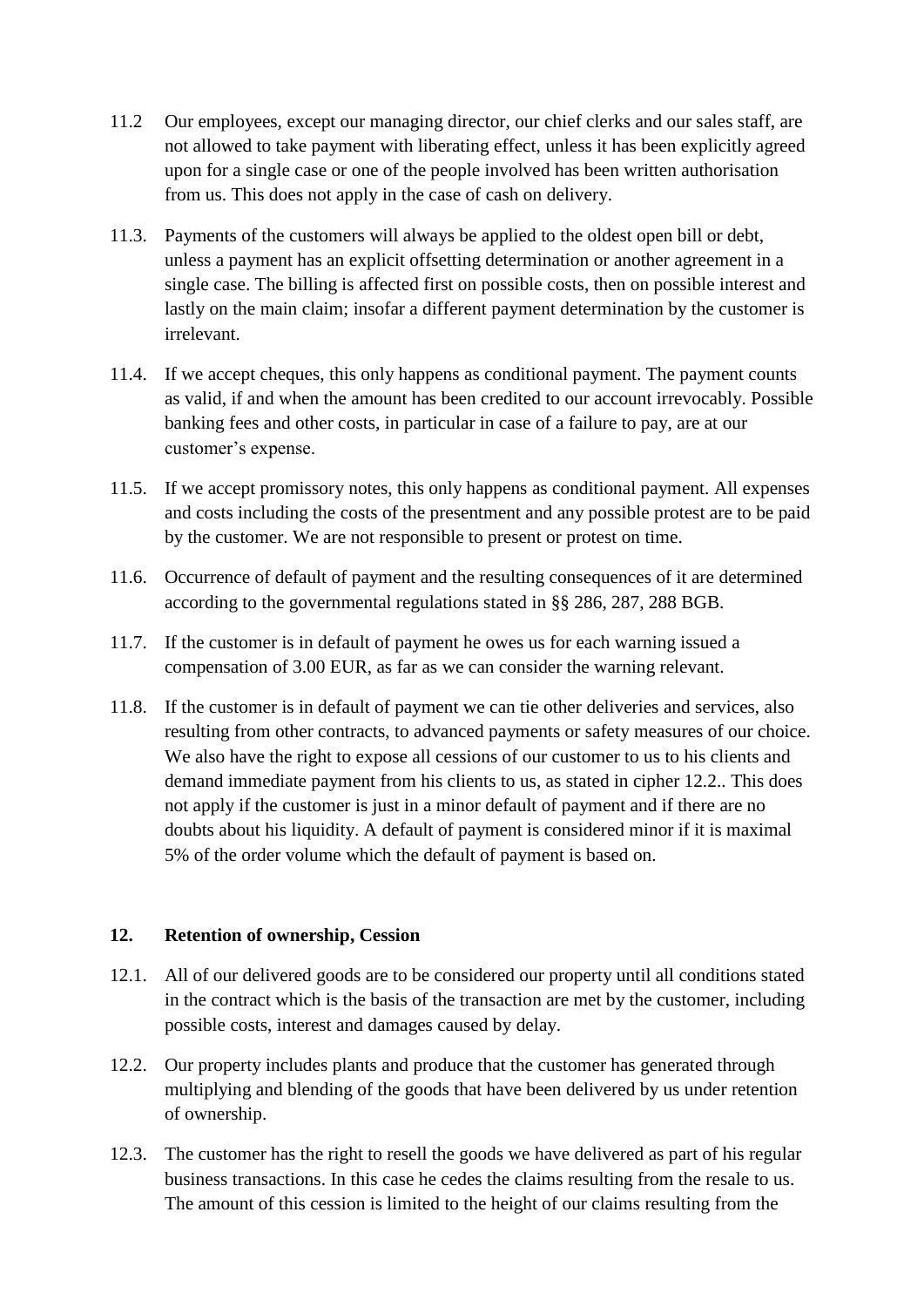delivery of the resold goods, including possible costs, interest and damages caused by delay. On our request, the customer has to disclose all resales of unpaid goods, name the recipients fully and provide us with all information necessary to collect the ceded claims.

- 12.4. Our customer is required to ensure that the ceded claims do not get lost in balancing through suitable agreements with his buyers, in the framework of what can be is legally permissible. If necessary he has to inform his client about the cession.
- 12.5. Our customer is entitled to collect the claims he ceded to us from his buyers. He is obliged to forward the payment of his buyers to us until the amount of our claims to him is met. If the customer collects his claims from his buyers without forwarding them to us, we are entitled to disclose the cession, including its consequences, to other of his clients, and demand immediate payment.
- 12.6. If third parties, especially during foreclosure and bankruptcy proceedings, want to access the goods that are our property, the customer has to inform them regarding the retention of ownership and present the according documents. He has to inform us immediately. If us protecting our property against alleged foreign claims on our property results in costs, these have to be met by our customer, in case that they are not carried by the third party. Alleged claims against third parties will be ceded step by step to our customer. If the amount of securities granted to us by our customer exceeds 20% of our total claim, we are obliged to release securities that exceed the 20% when requested by our customer. The securities which will be released are selected by us according to reasonable judgement.

### **13. Warranty, damages caused by transportation**

- 13.1. If our delivered goods have a defect whose cause has been present at the point of ownership transferal from us, the seller, to the customer, we are principally committed to warranty, as far as the defect has become known during the statute of limitations (cipher 13.4.) and has been reported to us.
- 13.2. If the customer resells the by us delivered goods and his buyer or the last buyer in a chain of supply is a consumer as stated in §13 BGB, the customer is able to utilize us as stated in §§ 478, 479 BGB through the supplier recourse. If a valid case of supplier recourse is present, the restrictions concerning warranty stated in our terms and conditions so not apply.
- 13.3. Prerequisite for the supplier recourse is that the goods delivered by us have been sold unchanged through the whole chain of supply to the consumer. The supplier recourse requires that the defect that is present when handing over the goods to the consumer is also classified as a defect between us and our customer.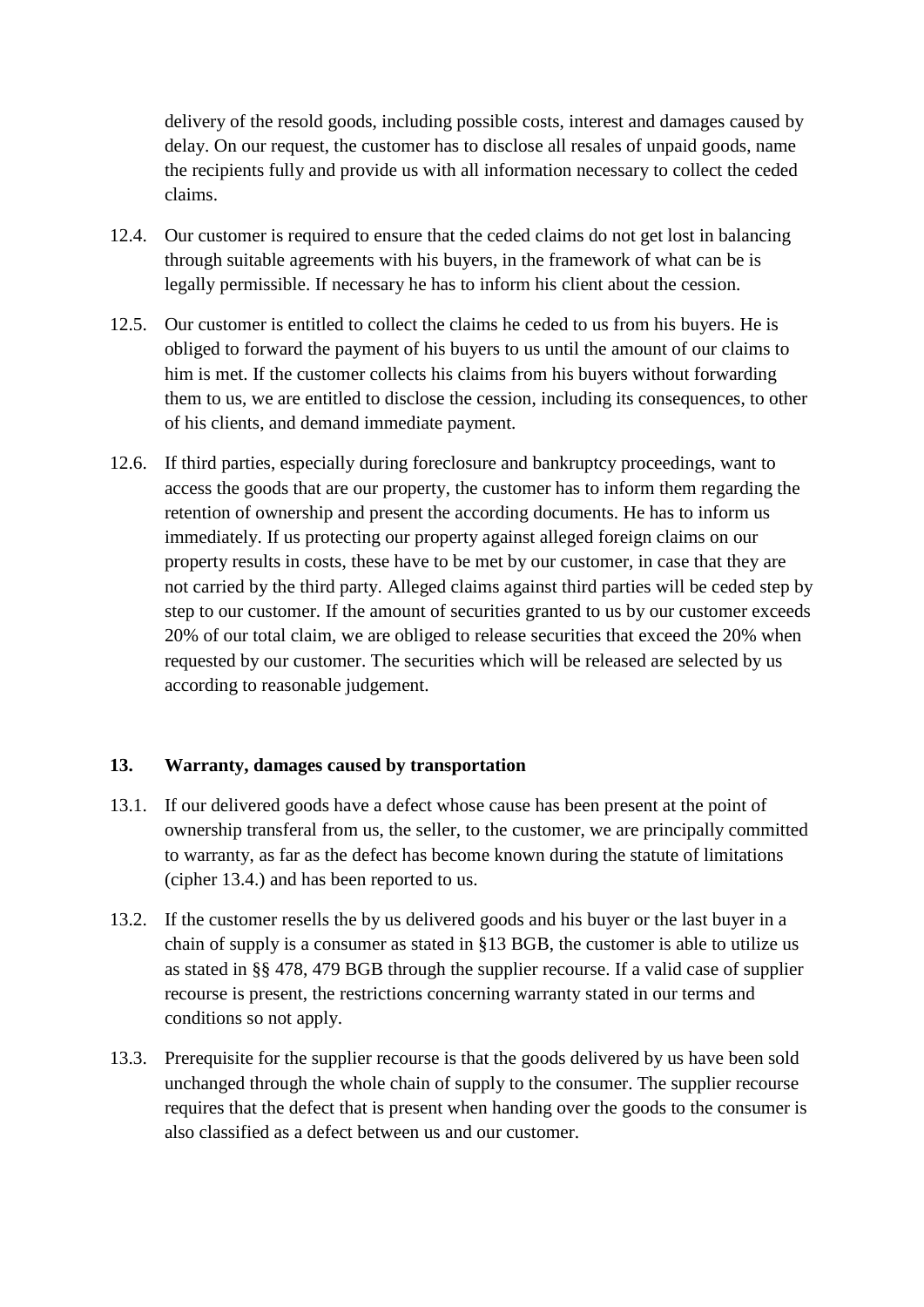- 13.4. Warranty claims expire after 12 months. Differing of that, the legal statutes of limitations apply if the customer utilizes us in the framework of the supplier recourse (cipher 13.2 and 13.3).
- 13.5. If the customer violates his duty to examine and his requirement to give notice according to cipher 6., he can lose his warranty rights as stated in cipher 6. If the customer is a merchant, this also applies for the case of supplier recourse as stated in § 377 HGB.
- 13.6. The customer has to report defects that are **not** obvious (hidden defects) immediately after discovery. Defects that are not reported in time cannot generate any warranty claims for the customer.
- 13.7. If the customer indicates defects according to either cipher 5. or cipher 13.6. he has to give us the opportunity to inspect the goods ourselves or through an authorized third party. If the customer himself employs a third party, especially an expert, to examine the goods or to document possible defects, then we are only obliged to carry the resulting costs if defects are documented that we carry the responsibility for and if we gave written consent to the employment of the expert. This does not apply if an immediate objective inspection is necessary because of an urgency to collect the evidence and if the customer has not been able not reach us in time.
- 13.8. If the customer takes his warranty rights, we are at first only obliged to improve the defect by either rectifying it or delivering a defect-free article. If we refuse to do so or if we are not able to eliminate the defect, the customer can lower the price or withdraw from the contract.
- 13.9. The customer is obliged to examine the goods upon delivery for damage through transport, depending on the size of the delivery possibly through a sufficient number of samples. If damages through transport are detected, the customer has to document them immediately in a protocol detailing the condition of the goods and the damages through transport. This protocol is to be signed by the transport personnel.
- 13.10. The customer is obliged to report damages through transportation immediately to the carrier, under submission of the protocol (cipher 13.9.) and to inform us of the damages, enclosing the protocol.
- 13.11. We are not liable for damages through transportation, subject to cipher 14., unless the damages have been caused by us or one of our agents intentionally or through gross negligence.

### **14. Claims for Damages by the Customer**

14.1. If our customer has claims for damages or for reimbursement of expenses due to defects, which are not excluded through agreements stated above or through cipher 14.2., they will be barred after a 12 month statute of limitations, starting from the date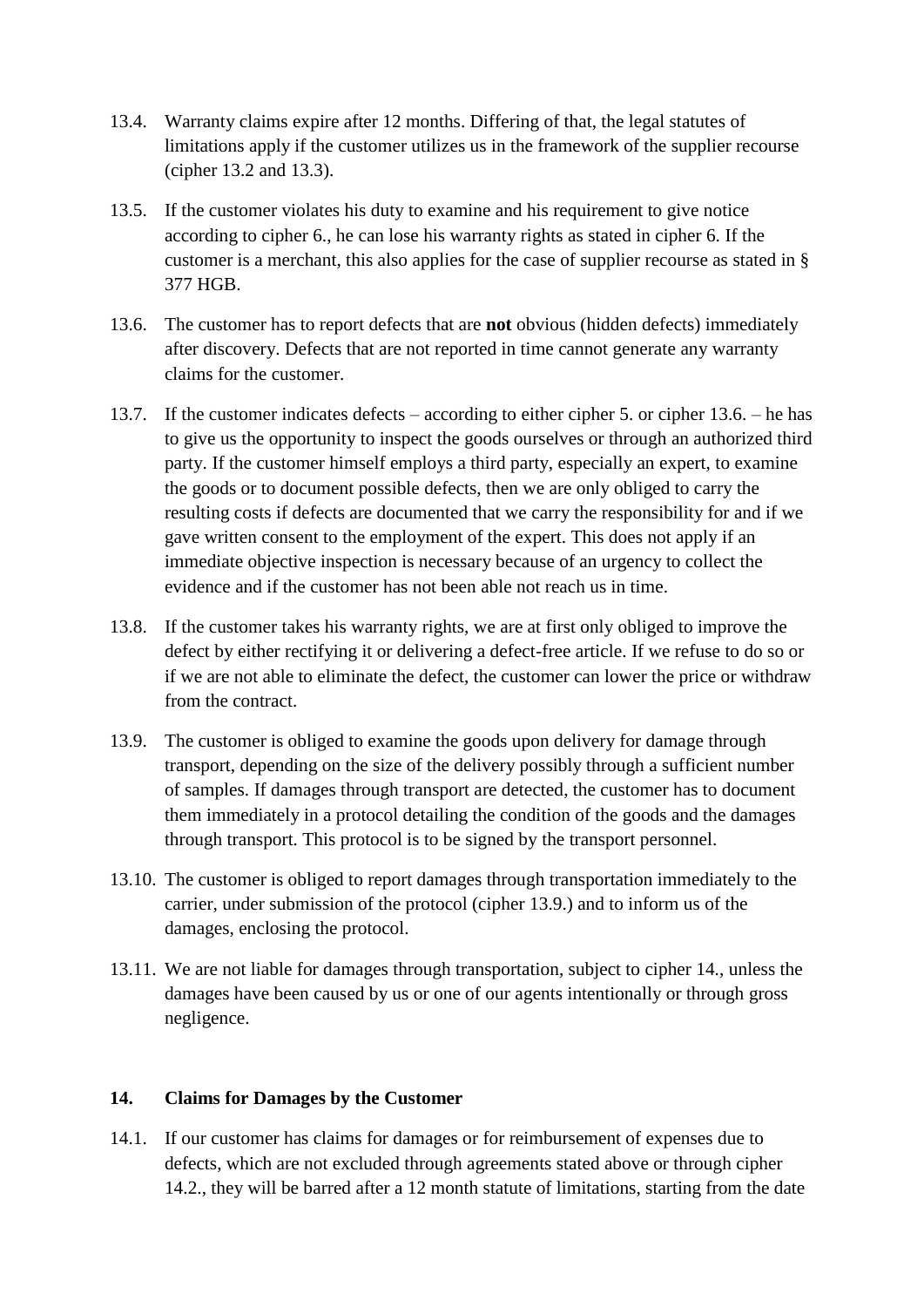of delivery or the handing-over. Excluded of this regulation are claims for damages or for reimbursement of expenses according to cipher 14.3.

- 14.2. Every other claim for damages or reimbursement of expenses, other than the cases stated in cipher 14.3., are excluded no matter the legal background, especially claims based on the injury of duties which result out of contractual relationships.
- 14.3. Claims for damages of the customer are not excluded respective

a) Damages concerning the injury of life, body or health, which resulted from a negligent breach of duty by us or an intentional or negligent breach of duty of our legal representatives or agents.

b) Other damages resulting from a negligent breach of duty by us or an intentional or negligent breach of duty of our legal representatives or agents.

c) Claims for damages as stated above are not barred after the statute of limitation stated in cipher 14.1. but after the statute of limitations requested through governmental regulations.

# **15. Consultation, planting- and care instructions**

- 15.1. Consultations are not subject to sale- and delivery contracts. They present only nonbinding information, unless they are explicitly declared subject to the contract.
- 15.2. If we provide planting- and care instructions, especially on delivery boxes, they are to be seen as non-binding information based on general experience. Periodically more or in some cases other measures will be necessary or sensible.
- 15.3. Our previously mentioned information and instructions do not free our customer from the obligation to plant and care for or further process the delivered goods competently and professionally with the appropriate diligence, especially in regard to plant protection mediums and fertilisers.

### **16. Warranties**

- 16.1. All our given descriptions of our goods and other information, also in catalogues, prospects and advertisements, are generally only to be seen as descriptions, as long as not specifically stated otherwise. They are no guarantee for the condition of the goods, or that the condition of the goods will stay the same for a specific period of time.
- 16.2. If we have granted a warranty in contrast to cipher 16.1., than the customer has the legal warranty rights without any exceptions, as long as the defects fall in the area that was guaranteed, meaning a difference in the condition of the goods.